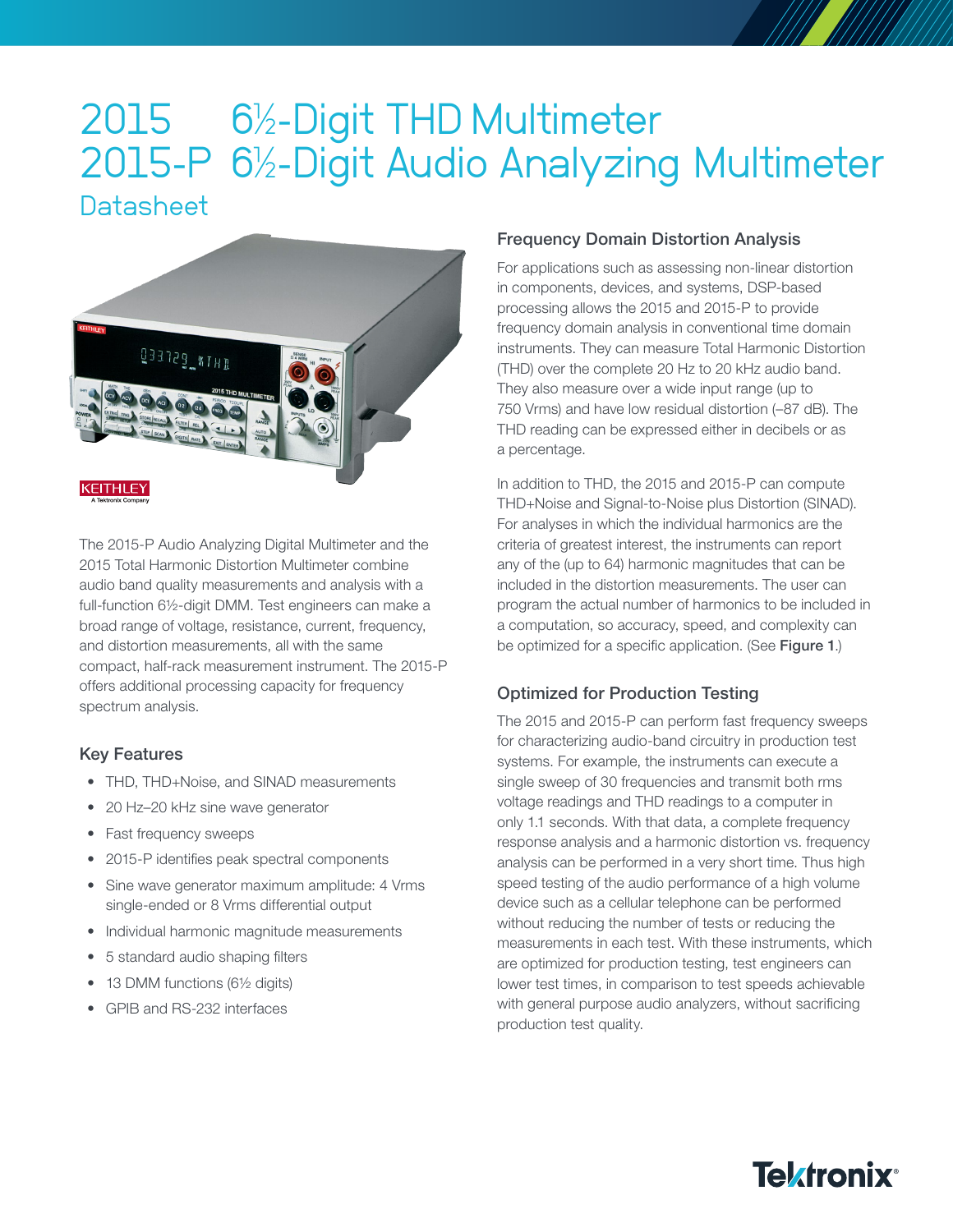

Figure 1. Frequency Spectrum of 1kHz Square Wave. Figure 1 shows a plot of a square wave's harmonics (frequency components) computed and transmitted to a personal computer by the 2015. A square wave's spectral content consists of only odd harmonics whose magnitudes are (1/harmonic number × the magnitude of the fundamental). For example, the magnitude of the third harmonic is 1⁄3 the magnitude of the fundamental.

Figures 2, 3, and 4 demonstrate how the 2015 and 2015-P can provide both time domain and frequency domain measurements in a single test protocol.

Figure 2 shows a sample test system schematic with a telecommunication device in a loop back mode test. The Audio Analyzing DMM's source provides a stimulus frequency sweep, and the Audio Analyzing DMM measures the response from the microphone circuit. Figure 3 shows the resulting frequency domain analysis of the THD and the first three harmonics as a function of frequency. Figure 4 shows the time domain analysis of microphone circuit output voltage as a function of frequency.



Figure 2. Total Harmonic Distortion Analysis and Frequency Response of a Portable Wireless Telecommunication Device

2 [TEK.COM](http://TEK.COM)





Figure 4. Frequency Response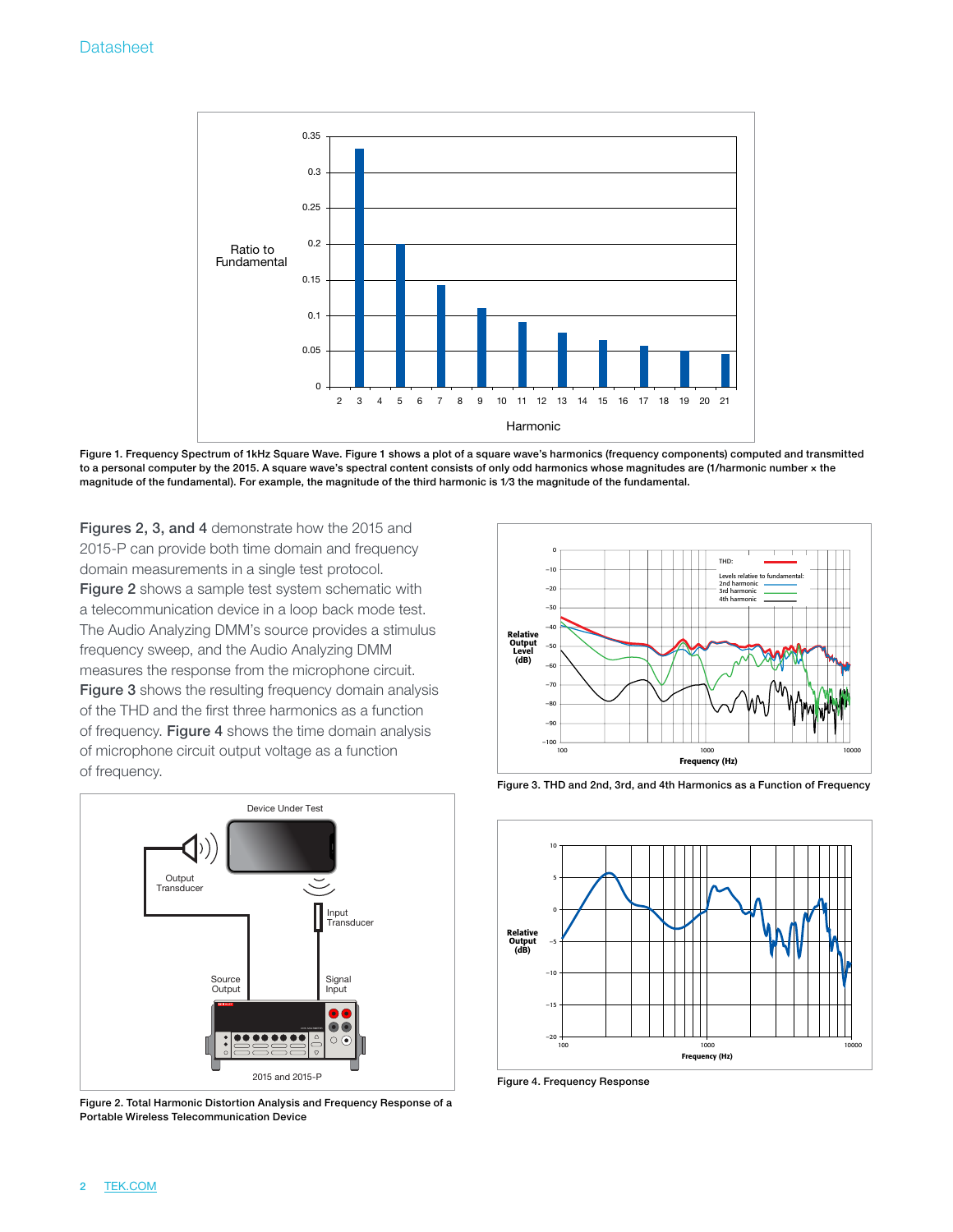#### 2015 6½-Digit THD Multimeter 2015-P 6½-Digit Audio Analyzing Multimeter

### Dual Output Source

The 2015 and 2015-P include an internal audio band sine wave source for generating stimulus signals. A second output, the inverse of the first output, is also available, simplifying the testing of differential input circuits for common mode or noise cancellation performance. The 2015 and 2015-P have a 4 Vrms single-ended output and 8 Vrms differential source output.

### Wide Selection of Audio Filters

Five industry-standard bandpass filters are provided for shaping the input signal for audio and telecommunication applications. Available filters include the CCITT weighting filter, CCIR filter, C-message filter, CCIR/ARM filter, and "A" weighting filter (see Figures 5a-5e). The 2015 and 2015-P provide programmable, high cutoff (low pass) and low cutoff (high pass) filters. Furthermore, the two filters can be implemented together to form a bandpass filter. The programmable filters can be used to filter out noise generated by electromechanical machinery on the production floor or to simulate other types of system transmission characteristics.







Figure 5b.



Figure 5c.



Figure 5d.



Figure 5e.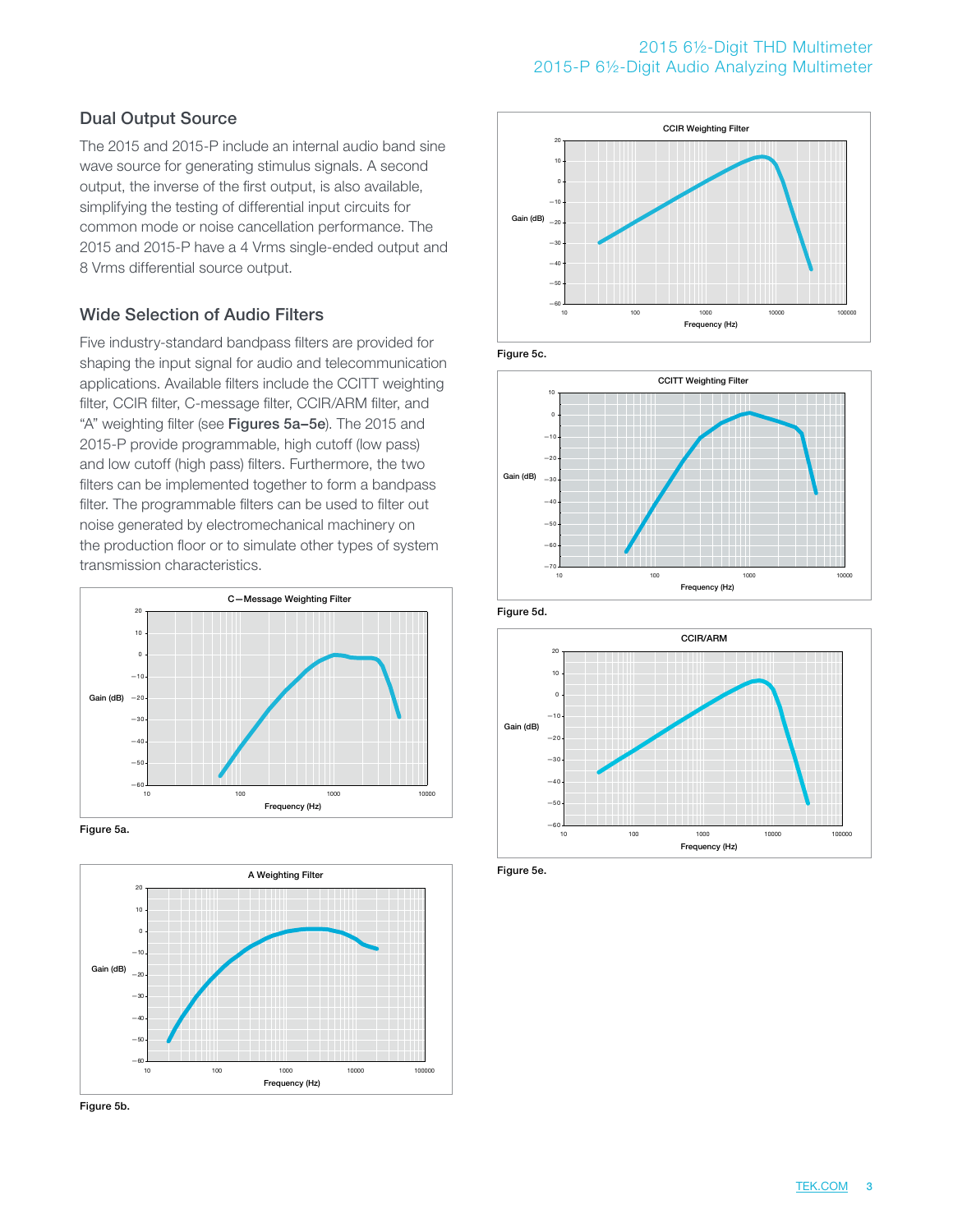### Broad Measurement Flexibility

In addition to their THD, THD+Noise, SINAD, and individual harmonic measurement capabilities, the instruments provide a comprehensive set of DMM functions, including DCV, ACV, DCI, ACI, 2WΩ, 4WΩ, temperature, frequency, period, dB, dBm, and continuity measurements, as well as diode testing. This multifunctional design minimizes added equipment costs when configuring test setups.

#### Wide Band or Narrow Band Noise Measurements

The 2015 and 2015-P are capable of measuring both wide band noise and narrow band noise. Alternatively, these instruments' DSP (digital signal processing) capabilities allow users to make frequency domain measurements of RMS voltage noise over the 20 Hz–20 kHz frequency audio band or a narrow portion of the band. Furthermore, noise measurements can be extracted in the presence of a stimulus signal for fast signal-to-noise computations.

### Spectrum Analysis

The 2015-P has internal computational capabilities that allow it to characterize an acquired signal spectrum. This instrument can identify and report the frequency and amplitude of the highest value in a complete spectrum or within a specified frequency band. It can also identify additional peaks in descending order of magnitude (see Figure 6). The 2015-P's onboard capabilities make it simple to obtain a thorough analysis of a frequency spectrum more quickly and with little or no need for external analysis software.



Figure 6. The 2015-P directly identifies peak values of the frequency spectrum.



Figure 7. Rear panel of both models

#### Typical Applications

- Wireless communication device audio quality testing
- Component linearity testing
- Lighting and ballast THD limit conformance testing
- Telephone and automotive speaker testing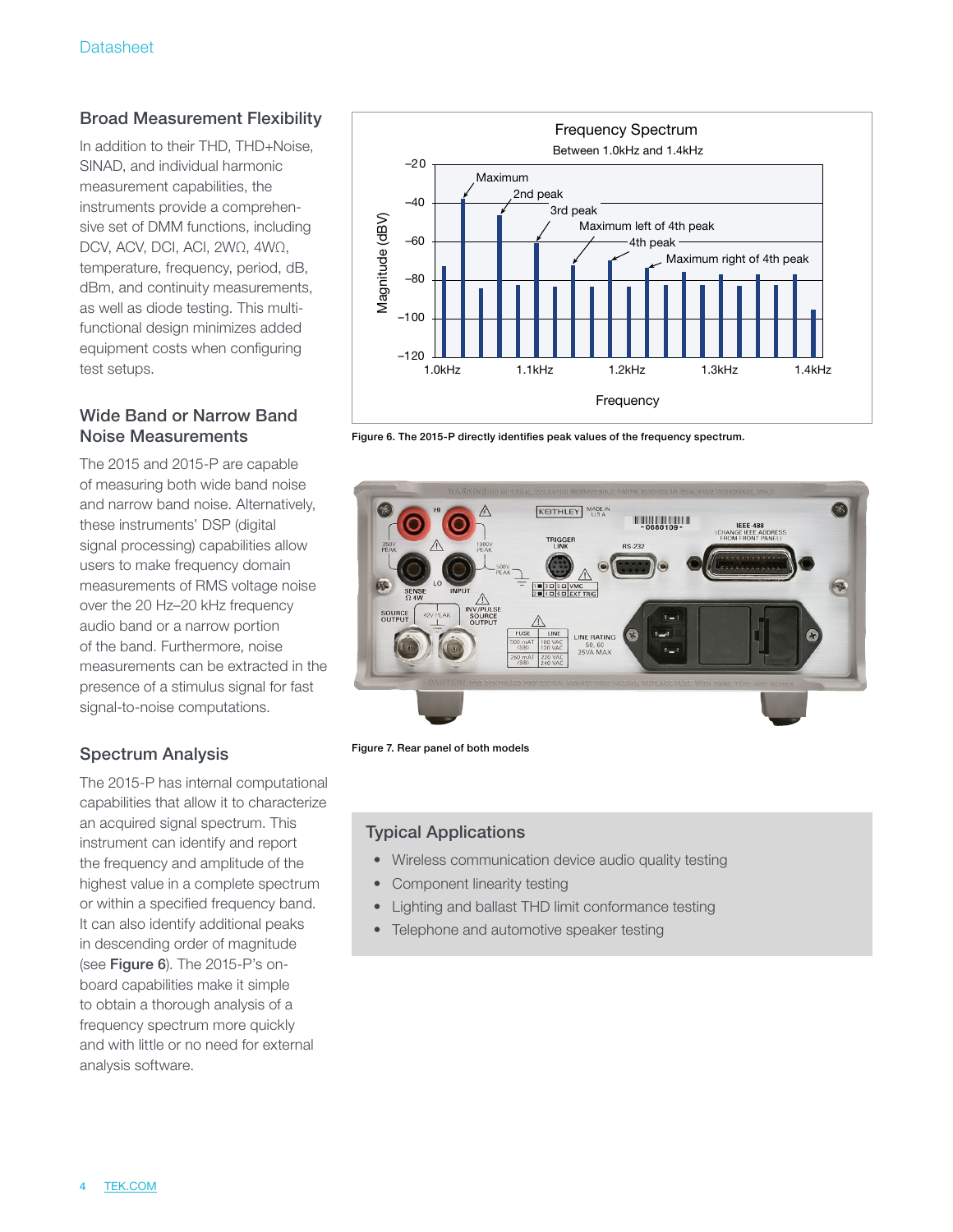# **Specifications**

### Distortion Characteristics

| <b>Voltage Range</b>               | 100 mV, 1 V, 10 V, 100 V, 750 V (user selectable).                                        |  |  |  |  |
|------------------------------------|-------------------------------------------------------------------------------------------|--|--|--|--|
| Input Impedance                    | 1 M $\Omega$ paralleled by <100 pF.                                                       |  |  |  |  |
| Display Range                      | 0-100% or 0-100.00 dB.                                                                    |  |  |  |  |
| Resolution                         | 0.0001% or 0.00001 dB.                                                                    |  |  |  |  |
| <b>Fundamental Frequency Range</b> | 20 Hz-20 kHz.                                                                             |  |  |  |  |
| Harmonic Frequency Range           | 40 Hz-50 kHz.                                                                             |  |  |  |  |
| <b>Frequency Resolution</b>        | $0.008$ Hz.                                                                               |  |  |  |  |
| <b>Frequency Accuracy</b>          | $\pm 0.01\%$ of reading.                                                                  |  |  |  |  |
|                                    | <b>Frequency Temperature Coefficient</b> $\leq 100$ ppm over operating temperature range. |  |  |  |  |
|                                    |                                                                                           |  |  |  |  |

| <b>Measurement Mode</b>                   | Accuracy<br>(1 Year, $23^{\circ}$ C ±5 $^{\circ}$ C)          | <b>Residual Distortion<sup>1</sup></b>   |
|-------------------------------------------|---------------------------------------------------------------|------------------------------------------|
| THD and individual harmonic<br>magnitudes | $\pm 0.8$ dB<br>20 Hz to 20 $kHz^2$                           | $0.004\%$ or $-87$ dB<br>20 Hz to 20 kHz |
| $THD + n$                                 | $±1.5$ dB<br>100 Hz to 20 kHz <sup>2</sup>                    | $0.056\%$ or $-65$ dB<br>20 Hz to 20 kHz |
| <b>SINAD</b>                              | $±1.5$ dB<br>100 Hz to 20 kHz <sup>2</sup>                    | $+65$ dB<br>20 Hz to 20 kHz              |
| AC Level V rms                            | $\pm$ (0.15% of reading + 0.009% of range)<br>20 Hz to 20 kHz |                                          |

#### Distortion Measurement Audio Filters

| None                   | C-Message       |
|------------------------|-----------------|
| <b>CCITT Weighting</b> | <b>CCIR/ARM</b> |
| <b>CCIR</b>            | "A" Weighting   |

#### Number of Harmonics Included in THD Calculation

2 to 64 (user selectable).

HI and LO Cutoff Filters (bus settable)

20 Hz–50 kHz. Can be combined to form brickwall bandpass filter.

Distortion Measurement Reading Rate3

| <b>Fundamental Frequency</b><br><b>Acquisition Mode</b> | Fundamental<br><b>Frequency Range</b> | <b>Minimum Readings</b><br>Per Second |
|---------------------------------------------------------|---------------------------------------|---------------------------------------|
|                                                         | 20 Hz to 100 Hz                       | 14                                    |
| Single acquisition or<br>stored value                   | 100 Hz to 1 $kHz$                     | 24                                    |
|                                                         | 1 kHz to 20 kHz                       | 28                                    |
|                                                         | 20 Hz to 30 Hz                        | 5.5                                   |
| Automatic                                               | 30 Hz to 400 Hz                       | 6                                     |
|                                                         | 400 Hz to 20 kHz                      | 6.6                                   |

#### Frequency Sweep Reading Rate

| <b>Number of Frequencies</b> | Time (seconds) <sup>4</sup> |
|------------------------------|-----------------------------|
|                              | 0.2                         |
| 30                           | 11                          |
| 100                          | 3.5                         |
| 200                          | 6.9                         |

#### Notes

1. Input signal at full scale.

2.  $V_{\text{IN}} \geq 20\%$  of range and harmonics  $> -65$  dB.

3. Speeds are for default operating conditions (\*RST), and display off, auto range off, binary data transfer, trig delay = 0.

4. Typical times: frequencies in 400–4 kHz range, binary data transfer, TRIG DELAY = 0, Display OFF, Auto Range OFF. Data returned is THD measurement plus AC voltage.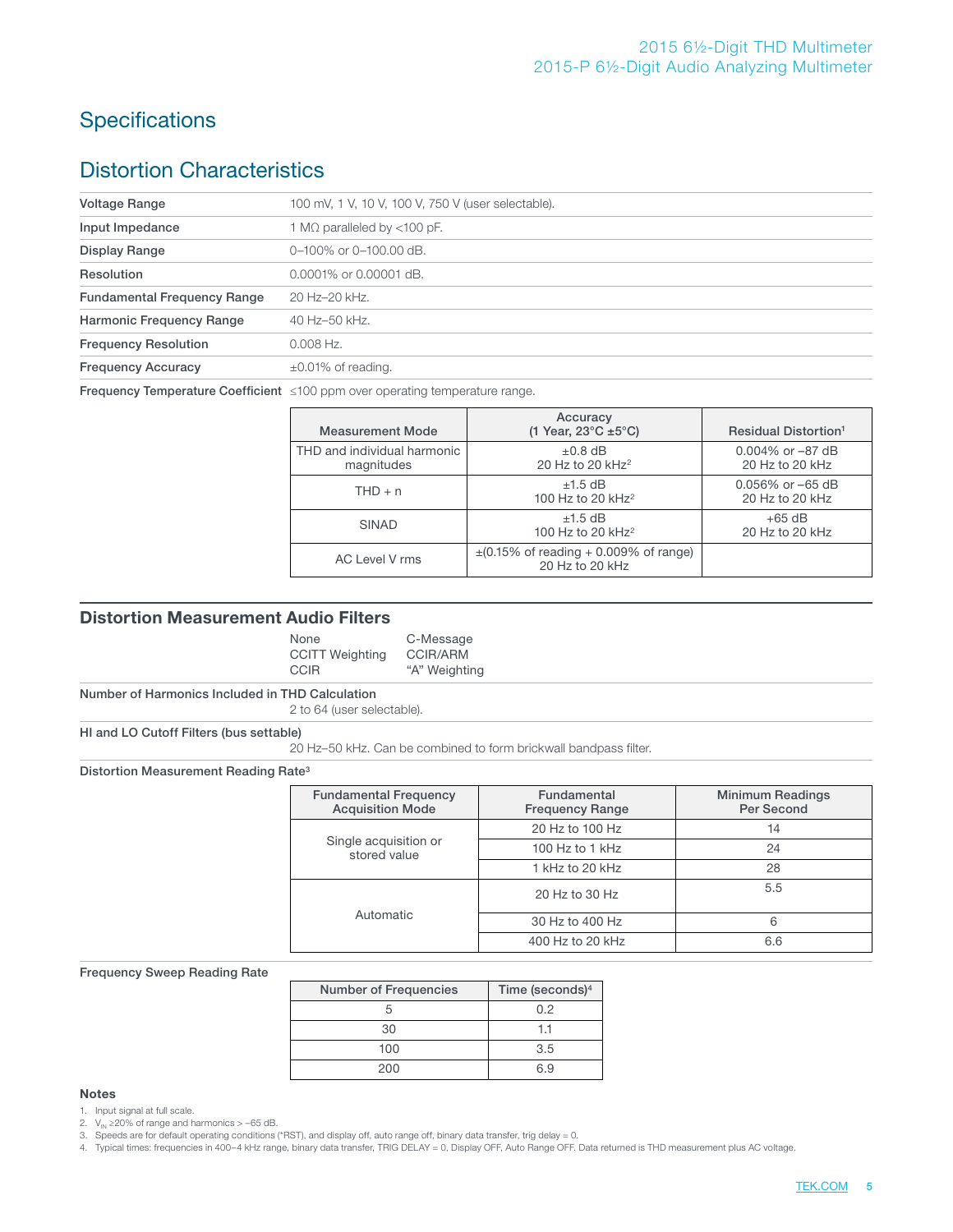# Generator Characteristics

| <b>Frequency Range</b>      | 10–20 kHz.                                                    |
|-----------------------------|---------------------------------------------------------------|
| <b>Frequency Resolution</b> | $0.007$ Hz.                                                   |
| <b>Frequency Accuracy</b>   | $\pm (0.015\% \text{ of reading } + 0.007 \text{ Hz})^{-1}$ . |
|                             |                                                               |

Frequency Temperature Coefficient <100 ppm over operating temperature range.

### Source Output

| Waveform                                               | Sinewave.                                                                 |  |  |
|--------------------------------------------------------|---------------------------------------------------------------------------|--|--|
| Amplitude Range                                        | 2 V rms (50 $\Omega$ and 600 $\Omega$ ) or 4 V rms (HI Z).                |  |  |
| <b>Amplitude Resolution</b>                            | 0.5 mV rms (50 $\Omega$ and 600 $\Omega$ ) or 1 mV rms (HI Z).            |  |  |
| Amplitude Accuracy                                     | $\pm (0.3\% \text{ of setting} + 2.5 \text{ mV})^{1,4}.$                  |  |  |
| Amplitude Temperature Coefficient Typically 0.015%/°C. |                                                                           |  |  |
| <b>Amplitude Flatness</b>                              | $\pm 0.1$ dB <sup>1, 4, 5</sup> .                                         |  |  |
| Output Impedance                                       | $50 \Omega \pm 1 \Omega$ or 600 $\Omega \pm 10 \Omega$ , user selectable. |  |  |
| <b>THD</b>                                             | $-64$ dB <sup>6</sup> .                                                   |  |  |
| <b>Noise</b>                                           | 100 µV rms <sup>2</sup> .                                                 |  |  |
| DC Offset Voltage                                      | $±2.5$ mV <sup>1</sup> .                                                  |  |  |

### Inv/Pulse Output (Sinewave Mode)

| Frequency                   | Same as source output.                                     |  |  |
|-----------------------------|------------------------------------------------------------|--|--|
| Amplitude Range             | 2 V rms (50 $\Omega$ and 600 $\Omega$ ) or 4 V rms (HI Z). |  |  |
| <b>Amplitude Resolution</b> | 0.5 mV (50 $\Omega$ and 600 $\Omega$ ) or 1 mV rms (HI Z). |  |  |
| <b>Amplitude Accuracy</b>   | $\pm$ (2.0% of setting + 2.5 mV) <sup>1,4</sup> .          |  |  |
| <b>Amplitude Flatness</b>   | $\pm$ 0.1 dB <sup>1,4,5</sup> .                            |  |  |
| Output Impedance            | Same as Source Output setting.                             |  |  |
| <b>THD</b>                  | $-64$ dB <sup>6</sup> .                                    |  |  |
| <b>Noise</b>                | 100 $\mu$ V rms <sup>2</sup> .                             |  |  |
| DC Offset Voltage           | $\pm 1.1$ mV typ., $\pm 13$ mV max. <sup>1</sup>           |  |  |
|                             |                                                            |  |  |

### Inv/Pulse Output (Pulse Mode)

| Frequency        | Same as source output.                                                                                                                 |
|------------------|----------------------------------------------------------------------------------------------------------------------------------------|
| Duty Cycle       | $45\% + 3\%$ .                                                                                                                         |
| Output Impedance | Same output impedance as the source output.                                                                                            |
| Amplitude        | 0.0 V $\pm$ 0.07 V to 4.9 V $\pm$ 0.12 V pulse open circuit 1, 3.<br>0.0 V $\pm$ 0.05 V to 3.3 V $\pm$ 0.11 V pulse open circuit 1, 3. |
| Overshoot        | 1.0 V maximum pulse open circuit <sup>3</sup> .<br>0.2 V maximum with 100 $\Omega$ load pulse open circuit <sup>3</sup> .              |
| Undershoot       | 1.1 V maximum pulse open circuit <sup>3</sup> .<br>0.45 V maximum with 100 $\Omega$ load pulse open circuit 3.                         |

#### Notes

1. 1 year, 23°C ±5°C.

2. Measured at V<sub>out</sub> = 0 V with gain 100 amplifier and 2-pole 50 kHz low pass filter, Inv/Pulse in sinewave mode, HI Z output impedance, and no load.

3. With HI Z output impedance and 1m 50Ω coaxial cable.

4. HI Z output impedance, no load.

5. 4 V output.

6. THD measurement includes harmonics 2 through 5, 1 V rms output, HI Z, no load.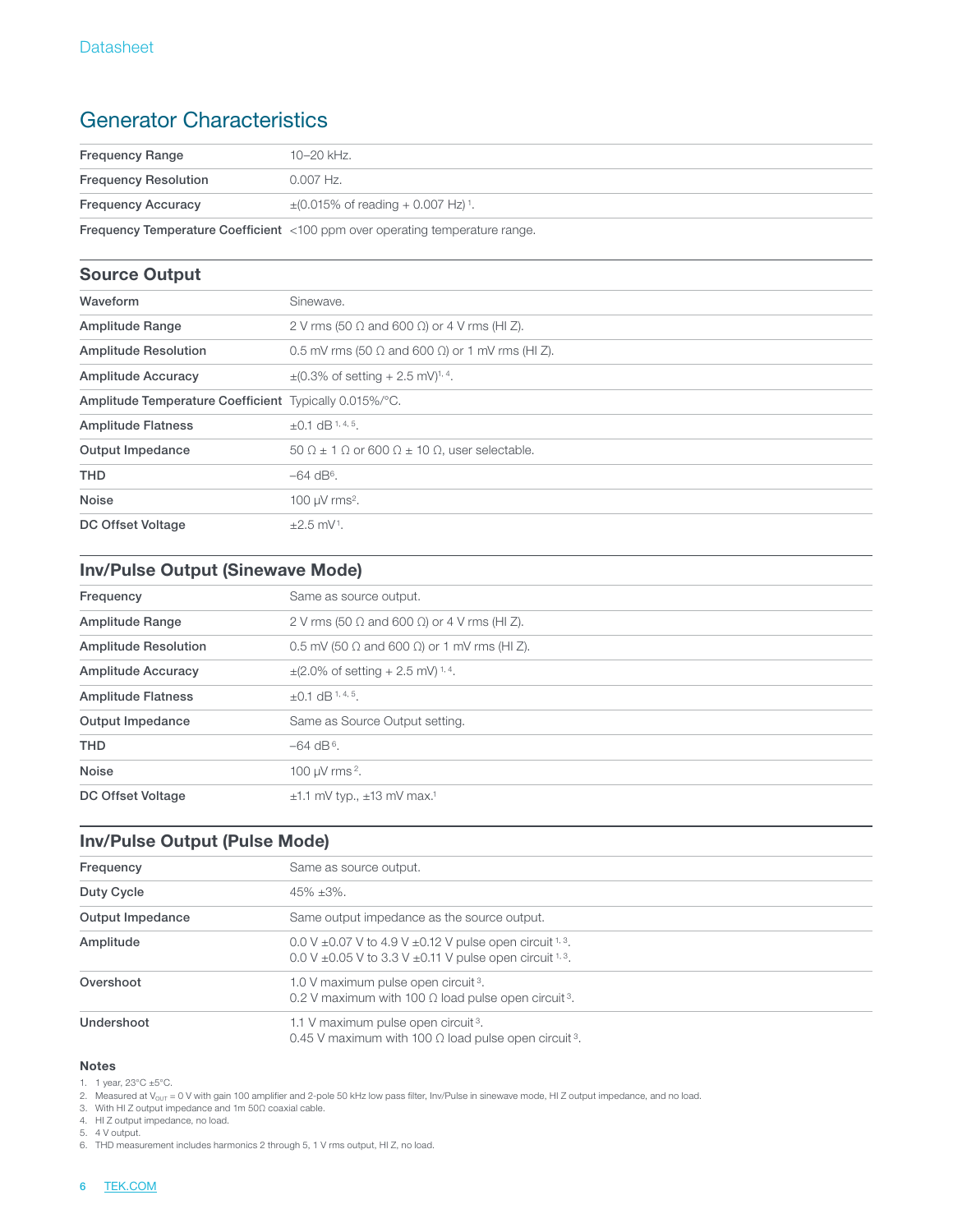# DC Characteristics

Conditions MED (1 PLC)<sup>1</sup> or SLOW (10 PLC) or MED (1 PLC) with filter of 10.

|                          |                                   |                         | <b>Test Current or</b>               |                     |                                              | Accuracy<br>$\pm$ (ppm of reading + ppm of range)<br>(ppm = parts per million)<br>$(e.q., 10 ppm = 0.001\%)$ |                                       | Temperature<br>Coefficient                 |
|--------------------------|-----------------------------------|-------------------------|--------------------------------------|---------------------|----------------------------------------------|--------------------------------------------------------------------------------------------------------------|---------------------------------------|--------------------------------------------|
| Function                 | Range                             | Resolution              | <b>Burden Voltage</b><br>$(\pm 5\%)$ | Input<br>Resistance | 24 Hour <sup>14</sup><br>$23^{\circ}$ C ± 1° | 90 Day<br>$23^{\circ}C \pm 5^{\circ}$                                                                        | 1 Year<br>$23^{\circ}C \pm 5^{\circ}$ | $0^{\circ}$ -18 $^{\circ}$ C &<br>28°-50°C |
|                          | 100,0000 mV <sup>17</sup>         | $0.1 \mu V$             |                                      | $>10$ G $\Omega$    | $30 + 30$                                    | $40 + 35$                                                                                                    | $50 + 35$                             | $2 + 6$                                    |
|                          | 1.000000 V                        | $1.0 \mu V$             |                                      | $>10$ G $\Omega$    | $15 + 6$                                     | $25 + 7$                                                                                                     | $30 + 7$                              | $2 + 1$                                    |
| Voltage                  | 10,00000 V                        | $10 \mu V$              |                                      | $>10$ G $\Omega$    | $15 + 4$                                     | $20 + 5$                                                                                                     | $30 + 5$                              | $2 + 1$                                    |
|                          | 100,0000 V                        | 100 µV                  |                                      | 10 MΩ ±1%           | $15 + 6$                                     | $30 + 6$                                                                                                     | $45 + 6$                              | $5 + 1$                                    |
|                          | 1000.000 V <sup>9</sup>           | 1 mV                    |                                      | 10 M $\Omega$ ±1%   | $20 + 6$                                     | $35 + 6$                                                                                                     | $45 + 6$                              | $5 + 1$                                    |
|                          | $100.0000 \Omega$                 | $100 \mu\Omega$         | 1 <sub>mA</sub>                      |                     | $30 + 30$                                    | $80 + 40$                                                                                                    | $100 + 40$                            | $8 + 6$                                    |
|                          | $1.000000 k\Omega$                | $1 \text{ m}\Omega$     | 1 <sub>mA</sub>                      |                     | $20 + 6$                                     | $80 + 10$                                                                                                    | $100 + 10$                            | $8 + 1$                                    |
|                          | 10.00000 kΩ                       | $10 \text{ m}$ $\Omega$ | 100 µA                               |                     | $20 + 6$                                     | $80 + 10$                                                                                                    | $100 + 10$                            | $8 + 1$                                    |
| Resistance <sup>15</sup> | 100,0000 kΩ                       | 100 $m\Omega$           | $10 \mu A$                           |                     | $20 + 6$                                     | $80 + 10$                                                                                                    | $100 + 10$                            | $8 + 1$                                    |
|                          | 1.000000 M $\Omega$ <sup>16</sup> | $1 \Omega$              | $10 \mu A$                           |                     | $20 + 6$                                     | $80 + 10$                                                                                                    | $100 + 10$                            | $8 + 1$                                    |
|                          | 10.00000 MQ 11, 16                | $10 \Omega$             | 700 nA // 10ΜΩ                       |                     | $300 + 6$                                    | $450 + 10$                                                                                                   | $600 + 10$                            | $95 + 1$                                   |
|                          | 100.0000 MQ 11, 16                | 100 $\Omega$            | 700 nA // 10ΜΩ                       |                     | $1600 + 30$                                  | $2000 + 30$                                                                                                  | $2200 + 30$                           | $900 + 1$                                  |
|                          | 10.00000 mA                       | 10 nA                   | < 0.15 V                             |                     | $60 + 30$                                    | $300 + 80$                                                                                                   | $500 + 80$                            | $50 + 5$                                   |
| Current                  | 100,0000 mA                       | 100 nA                  | < 0.03 V                             |                     | $100 + 300$                                  | $300 + 800$                                                                                                  | $500 + 800$                           | $50 + 50$                                  |
|                          | 1.000000 A                        | $1 \mu A$               | < 0.3 V                              |                     | $200 + 30$                                   | $500 + 80$                                                                                                   | $800 + 80$                            | $50 + 5$                                   |
|                          | 3.00000 A                         | $10 \mu A$              | < 1 V                                |                     | $1000 + 15$                                  | $1200 + 40$                                                                                                  | $1200 + 40$                           | $50 + 5$                                   |
| Continuity 2W            | $1 k\Omega$                       | 100 $m\Omega$           | 1 <sub>mA</sub>                      |                     | $40 + 100$                                   | $100 + 100$                                                                                                  | $120 + 100$                           | $8 + 1$                                    |
| <b>Diode Test</b>        | 3.00000 V                         | $10 \mu V$              | 1 <sub>mA</sub>                      |                     | $20 + 6$                                     | $30 + 7$                                                                                                     | $40 + 7$                              | $8 + 1$                                    |
|                          | 10,00000 V                        | $10 \mu V$              | 100 µA                               |                     | $20 + 6$                                     | $30 + 7$                                                                                                     | $40 + 7$                              | $8 + 1$                                    |
|                          | 10.00000 V                        | $10 \mu V$              | $10 \mu A$                           |                     | $20 + 6$                                     | $30 + 7$                                                                                                     | $40 + 7$                              | $8 + 1$                                    |

### DC Operating Characteristics<sup>2</sup>

| <b>Function</b>        | <b>Digits</b>    | Readings/s | PLCs <sup>8</sup> |
|------------------------|------------------|------------|-------------------|
|                        | $6.5^{3,4}$      | 5          | 10                |
|                        | $6.5^{3,7}$      | 30         |                   |
| DCV (all ranges),      | $6.5^{3,5}$      | 50         |                   |
| DCI (all ranges),      | $5.5^{3,5}$      | 270        | 0.1               |
| 2W Ohms (<10 M ranges) | 5.5 <sup>5</sup> | 500        | 0.1               |
|                        | 5.5 <sup>5</sup> | 1000       | 0.04              |
|                        | 4.5 <sup>5</sup> | 2000       | 0.01              |

| DC System Speeds <sup>2,6</sup>       |            |  |  |  |
|---------------------------------------|------------|--|--|--|
| Range Change <sup>3</sup>             | 50/s.      |  |  |  |
| Function Change <sup>3</sup>          | 45/s.      |  |  |  |
| Autorange Time 3, 10                  | $<$ 30 ms. |  |  |  |
| ASCII readings to RS-232 (19.2k baud) | 55/s.      |  |  |  |
| Max. Internal Trigger Rate            | 2000/s.    |  |  |  |
| Max. External Trigger Rate            | 400/s.     |  |  |  |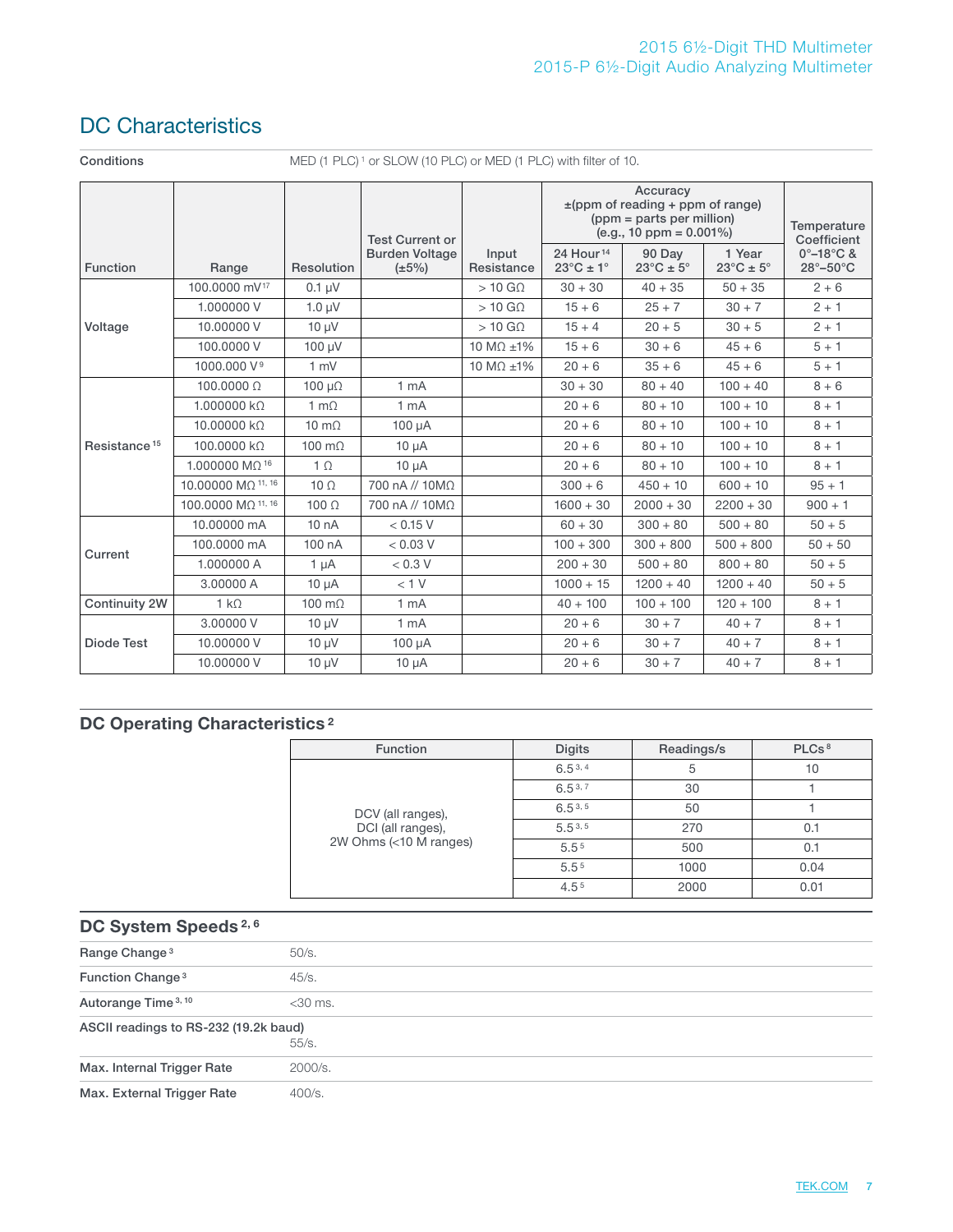| <b>DC General</b>                                                    |                                                                                                             |  |  |  |
|----------------------------------------------------------------------|-------------------------------------------------------------------------------------------------------------|--|--|--|
| Linearity of 10 VDC Range                                            | $\pm$ (1 ppm of reading + 2 ppm of range).                                                                  |  |  |  |
| DCV, $\Omega$ , Temperature, Continuity, Diode Test Input Protection | 1000 V, all ranges.                                                                                         |  |  |  |
| Maximum 4W C Lead Resistance                                         | 10% of range per lead for 100 $\Omega$ and 1 k $\Omega$ ranges; 1 k $\Omega$ per lead for all other ranges. |  |  |  |
| DC Current Input Protection                                          | 3 A. 250 V fuse.                                                                                            |  |  |  |
| <b>Shunt Resistor</b>                                                | 0.1 $\Omega$ for 3 A, 1 A, and 100 mA ranges. 10 $\Omega$ for 10 mA range.                                  |  |  |  |
| <b>Continuity Threshold</b>                                          | Adjustable 1 $\Omega$ to 1000 $\Omega$ .                                                                    |  |  |  |
| Autozero Off Error                                                   | Add $\pm$ (2 ppm of range error + 5 µV) for <10 minutes and $\pm$ 1°C change.                               |  |  |  |
| Overrange                                                            | 120% of range except on 1000 V, 3 A, and Diode.                                                             |  |  |  |

#### Speed and Noise Rejection

| Rate       | Readings/s | <b>Digits</b> | RMS Noise 10 V Range | NMRR <sup>12</sup>       | CMRR <sup>13</sup> |
|------------|------------|---------------|----------------------|--------------------------|--------------------|
| 10 PLC     |            | 6.5           | $<$ 1.5 $\mu$ V      | 60 dB                    | 140 dB             |
| <b>PLC</b> | 50         | 6.5           | $<$ 4 $\mu$ V        | 60 dB                    | 140 dB             |
| 0.1 PLC    | 500        | 5.5           | $<$ 22 $\mu$ V       | $\overline{\phantom{a}}$ | 80 dB              |
| 0.01 PLC   | 2000       | 4.5           | $<$ 150 $\mu$ V      | $\overline{\phantom{a}}$ | 80 dB              |

#### DC Notes

1. Add the following to ppm of range accuracy specification based on range: 1 V and 100 V, 2 ppm; 100 mV, 15 ppm; 100 Ω, 15 ppm; 1AΩ–1 MΩ, 2 ppm; 10 mA and 1 A, 10 ppm; 100 mA, 40 ppm.

- 2. Speeds are for 60 Hz operation using factory default operating conditions (\*RST). Autorange off, Display off, Trigger delay = 0.
- 3. Speeds include measurement and binary data transfer out the GPIB.
- 4. Auto zero off.
- 5. Sample count = 1024, auto zero off.
- 6. Auto zero off, NPLC = 0.01.
- 7. Ohms = 24 readings/second.
- 8. 1 PLC = 16.67 ms @ 60 Hz, 20 ms @ 50 Hz/400 Hz. The frequency is automatically determined at power up.
- 9. For signal levels >500 V, add 0.02 ppm/V uncertainty for the portion exceeding 500 V.
- 10. Add 120 ms for ohms.
- 11. Must have 10% matching of lead resistance in Input HI and LO.
- 12. For line frequency ±0.1%.
- 13. For 1 kΩ unbalance in LO lead.
- 14. Relative to calibration accuracy.
- 15. Specifications are for 4-wire ohms. For 2-wire ohms, add 1 Ω additional uncertainty.
- 16. For rear inputs. Add the following to Temperature Coefficient "ppm of reading" uncertainty: 10 MΩ 70 ppm, 100 MΩ 385 ppm. Operating environment specified for 0° to 50°C, 50% RH at 35°C. 17. When properly zeroed.

### True RMS AC Voltage and Current Characteristics

| Voltage               |                   | Accuracy <sup>1</sup> $\pm$ (% of reading + % of range), 23 °C $\pm$ 5 °C<br>Calibration |                          |                 |                  |                |                                |
|-----------------------|-------------------|------------------------------------------------------------------------------------------|--------------------------|-----------------|------------------|----------------|--------------------------------|
| Range                 | Resolution        | Cycle                                                                                    | 3 Hz-10 Hz <sup>10</sup> | 10 Hz-20 kHz    | 20 kHz-50 kHz    |                | 50 kHz-100 kHz 100 kHz-300 kHz |
| 100,0000 mV           | $0.1 \mu V$       |                                                                                          |                          |                 |                  |                |                                |
| 1.000000V             | $1.0 \mu V$       | 90 Days                                                                                  | $0.35 + 0.03$            | $0.05 + 0.03$   | $0.11 + 0.05$    | $0.60 + 0.08$  | $4 + 0.5$                      |
| 10,00000 V            | $10 \mu V$        |                                                                                          |                          |                 |                  |                |                                |
| 100,0000 V            | $100 \mu V$       | 1 Year                                                                                   | $0.35 + 0.03$            | $0.06 + 0.03$   | $0.12 + 0.05$    | $0.60 + 0.08$  | $4 + 0.5$                      |
| 750,000 V             | $1 \text{ mV}$    |                                                                                          |                          |                 |                  |                |                                |
|                       |                   | Temperature<br>Coefficient/°C <sup>8</sup>                                               | $0.035 + 0.003$          | $0.005 + 0.003$ | $0.006 + 0.005$  | $0.01 + 0.006$ | $0.03 + 0.01$                  |
| Current<br>Range      | <b>Resolution</b> | Calibration<br>Cycle                                                                     | 3 Hz-10 Hz               | 10 Hz-3 kHz     | $3$ kHz- $5$ kHz |                |                                |
| 1.000000 A            | 1 µA              | 90 Day/1 Year                                                                            | $0.30 + 0.04$            | $0.10 + 0.04$   | $0.14 + 0.04$    |                |                                |
| 3.00000A <sup>9</sup> | $10 \mu A$        | 90 Day/1 Year                                                                            | $0.35 + 0.06$            | $0.15 + 0.06$   | $0.18 + 0.06$    |                |                                |
|                       |                   | Temperature<br>Coefficient/°C <sup>8</sup>                                               | $0.035 + 0.006$          | $0.015 + 0.006$ | $0.015 + 0.006$  |                |                                |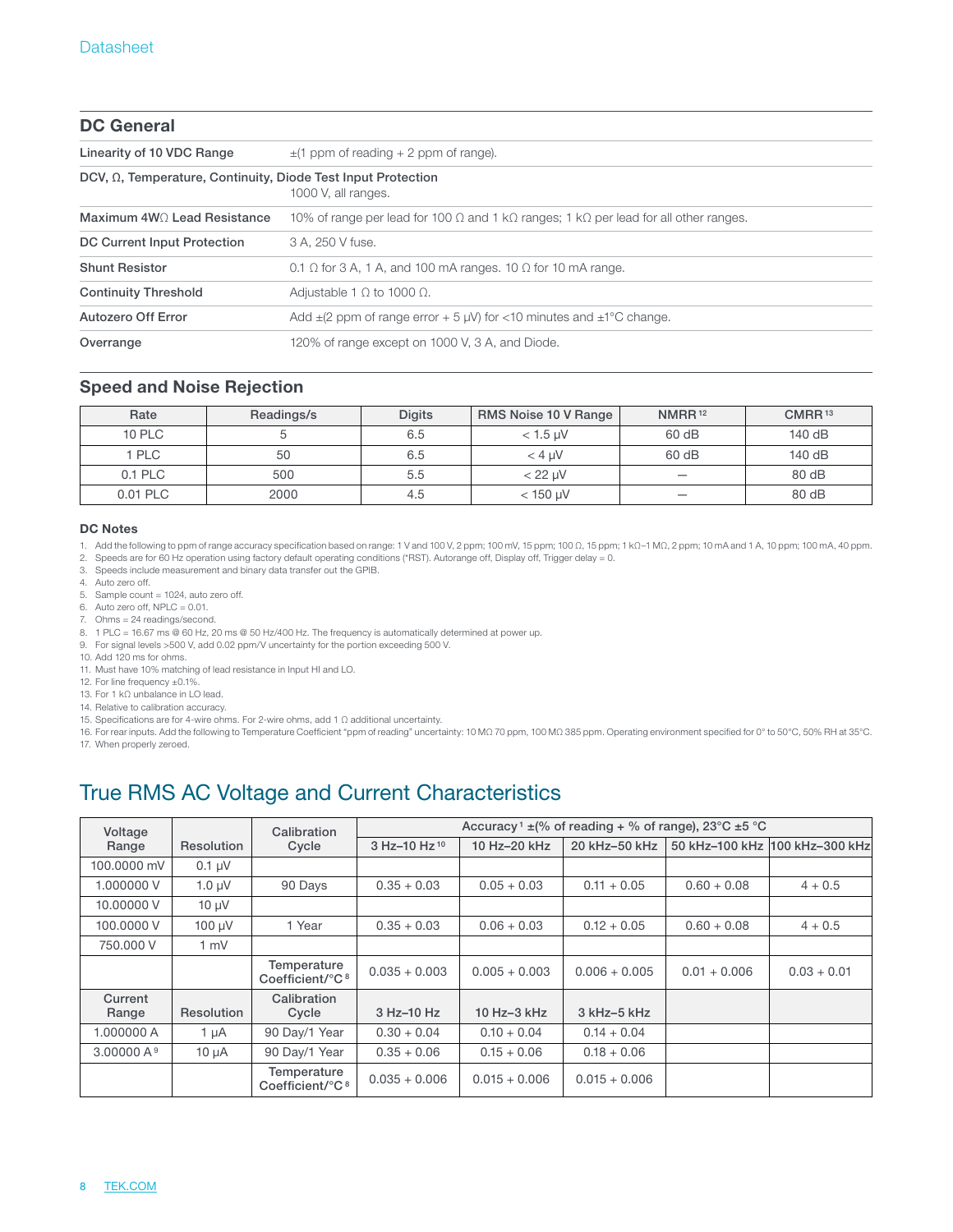#### 2015 6½-Digit THD Multimeter 2015-P 6½-Digit Audio Analyzing Multimeter

| High Crest Factor Additional Error ±(% of reading) <sup>7</sup> |      |                         |      |      |
|-----------------------------------------------------------------|------|-------------------------|------|------|
| <b>Crest Factor</b>                                             |      | $1-2$ $2-3$ $3-4$ $4-5$ |      |      |
| <b>Additional Error</b>                                         | 0.05 | $0.15$ .                | 0.30 | 0.40 |

#### AC Operating Characteristics 2

| <b>Function</b>                          | <b>Digits</b>    | Readings/s  | Rate        | <b>Bandwidth</b> |
|------------------------------------------|------------------|-------------|-------------|------------------|
| ACV (all ranges) and<br>ACI (all ranges) | 6.5 <sup>3</sup> | 2 s/reading | <b>SLOW</b> | 3 Hz-300 kHz     |
|                                          | 6.5 <sup>3</sup> | 1.4         | <b>MED</b>  | 30 Hz-300 kHz    |
|                                          | 6.54             | 4.8         | <b>MED</b>  | 30 Hz-300 kHz    |
|                                          | 6.5 <sup>3</sup> | 2.2         | <b>FAST</b> | 300 Hz-300 kHz   |
|                                          | 6.54             | 35          | <b>FAST</b> | 300 Hz-300 kHz   |

### Additional Low Frequency Errors ±(% of reading)

|                     | Slow | Med | Fast |
|---------------------|------|-----|------|
| $20$ Hz $-$ 30 Hz   |      | 0.3 |      |
| $30$ Hz $-50$ Hz    |      |     |      |
| $50$ Hz $-$ 100 Hz  |      |     | 1.0  |
| 100 Hz $-$ 200 Hz   |      |     | 0.18 |
| $200$ Hz $-$ 300 Hz |      |     | 0.10 |
| $>$ 300 Hz          |      |     |      |

#### AC System Speeds 2, 5

| Function/Range Change <sup>6</sup>                 | 4/s.    |
|----------------------------------------------------|---------|
| Autorange Time                                     | $<3$ s. |
| ASCII Readings to RS-232 (19.2k baud) <sup>4</sup> | 50/s.   |
| Max. Internal Trigger Rate <sup>4</sup>            | 300/s.  |
| Max. External Trigger Rate <sup>4</sup>            | 260/s.  |
| <b>AC General</b>                                  |         |
| .                                                  |         |

| Input Impedance                           | 1 M $\Omega$ ±2% paralleled by <100 pF.                                                                                             |  |  |  |
|-------------------------------------------|-------------------------------------------------------------------------------------------------------------------------------------|--|--|--|
| <b>ACV Input Protection</b>               | 1000 Vp.                                                                                                                            |  |  |  |
| <b>Maximum DCV</b>                        | 400 V on any ACV range.                                                                                                             |  |  |  |
| <b>ACI Input Protection</b>               | 3 A, 250 V fuse.                                                                                                                    |  |  |  |
| <b>Burden Voltage</b>                     | <b>1 A Range:</b> <0.3 V rms. <b>3 A Range:</b> <1 V rms.                                                                           |  |  |  |
| <b>Shunt Resistor</b>                     | $0.1 \Omega$ on all ACI ranges.                                                                                                     |  |  |  |
| <b>AC CMRR</b>                            | $>70$ dB with 1 k $\Omega$ in LO lead.                                                                                              |  |  |  |
| <b>Maximum Crest Factor</b>               | 5 at full scale.                                                                                                                    |  |  |  |
| <b>Volt Hertz Product</b>                 | $<8 \times 10^7$ V·Hz.                                                                                                              |  |  |  |
| $\sim$ $\sim$ $\sim$ $\sim$ $\sim$ $\sim$ | $\mathcal{A} \cap \mathcal{A} \cap \mathcal{A}$ is the set of $\mathcal{A}$ is the set of $\mathcal{A}$ is the set of $\mathcal{A}$ |  |  |  |

Overrange 120% of range except on 750 V and 3 A ranges.

#### AC Notes

1. Specifications are for SLOW rate and sinewave inputs >5% of range.

- 2. Speeds are for 60 Hz operation using factory default operating conditions (\*RST). Auto zero off, Auto range off, Display off, includes measurement and binary data transfer out the GPIB.
- 3. 0.01% of step settling error. Trigger delay = 400 ms.
- 4. Trigger delay = 0.
- 5. DETector:BANDwidth 300, NPLC =  $0.01$ .
- 6. Maximum useful limit with trigger delay = 175 ms.
- 7. Applies to non-sinewaves >5 Hz and <500 Hz. (Guaranteed by design for crest factors >4.3.)
- 8. Applies to 0°-18°C and 28°-50°C.
- 9. For signal levels >2.2 A, add additional 0.4% to "of reading" uncertainty.
- 10. Typical uncertainties. Typical is defined as follows: Two sigma, 95% of all instruments are expected to measure <0.35% of reading; three sigma, 99.7% of all instruments are expected to measure <1.06% of reading.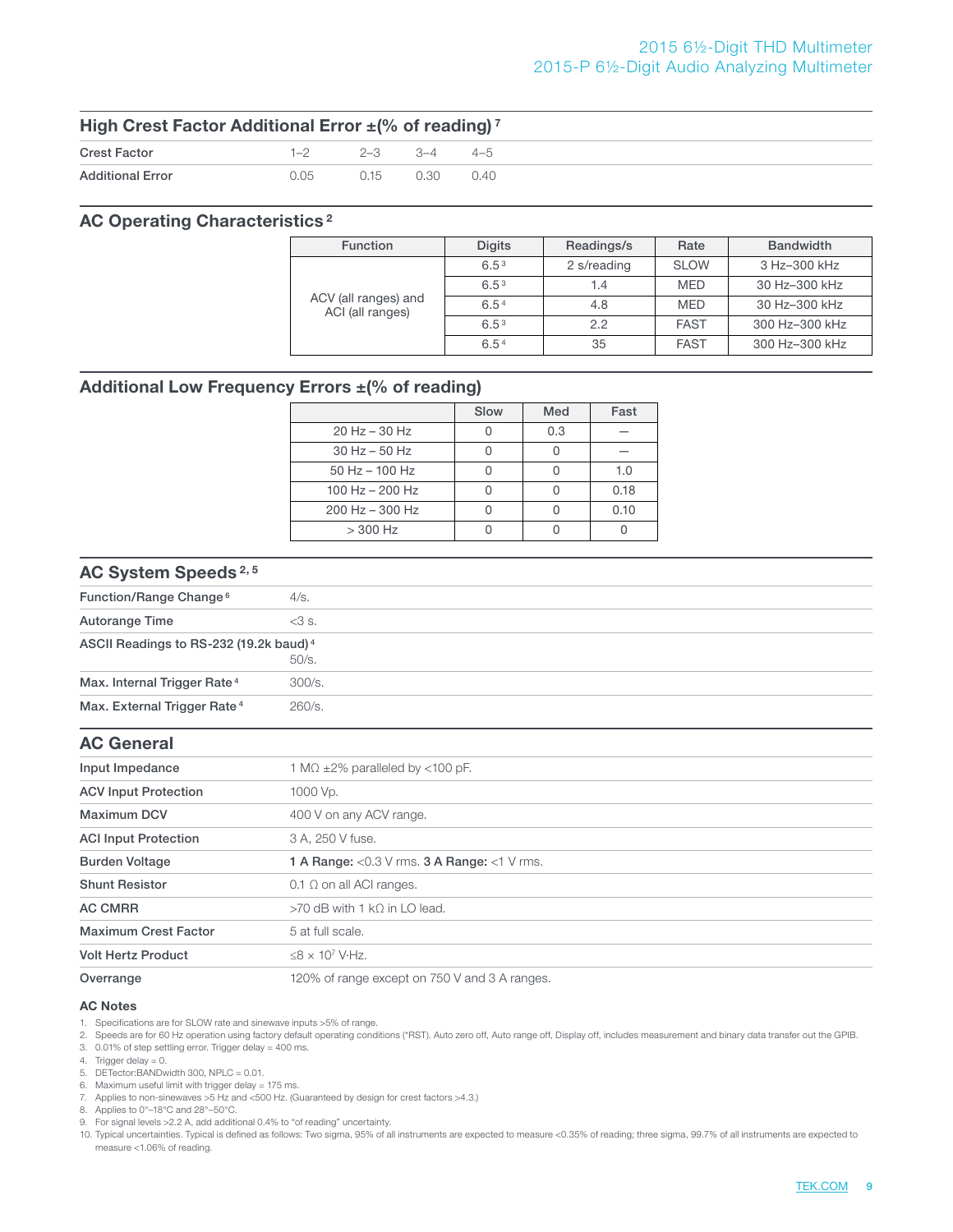# Triggering and Memory

| <b>Reading Hold Sensitivity</b> | 0.01%, 0.1%, 1%, or 10% of reading.                                     |  |  |
|---------------------------------|-------------------------------------------------------------------------|--|--|
| <b>Trigger Delay</b>            | 0 to 99 hours (1 ms step size).                                         |  |  |
| <b>External Trigger Latency</b> | 200 $\mu$ s + <300 $\mu$ s jitter with autozero off, trigger delay = 0. |  |  |
| Memory                          | 1024 readings.                                                          |  |  |

# Math Functions

| <b>Math Functions</b>     | Rel, Min/Max/Average/StdDev (of stored reading), dB, dBm, Limit Test, %, and mX+b with user defined<br>units displayed. |
|---------------------------|-------------------------------------------------------------------------------------------------------------------------|
| dBm Reference Resistances | 1 to 9999 $\circ$ in 1 $\circ$ increments.                                                                              |

# Standard Programming Languages

SCPI (Standard Commands for Programmable Instruments).

### Remote Interface

Remote Interface GPIB (IEEE-488.1, IEEE-488.2) and RS-232C.

### Frequency and Period Characteristics<sup>1,2</sup>

| <b>ACV Range</b>     | Frequency<br>Range   | Period<br>Range        | Gate Time     | <b>Resolution</b><br>$\pm$ (ppm of reading) | Accuracy<br>90 Day/1 Year<br>$\pm$ (% of reading) |
|----------------------|----------------------|------------------------|---------------|---------------------------------------------|---------------------------------------------------|
|                      |                      |                        | 1 s (SLOW)    | 0.333                                       | 0.01                                              |
| 100 $mV$ to<br>750 V | $3$ Hz to<br>500 kHz | 333 ms to<br>$2 \mu s$ | $0.1$ s (MED) | 3.33                                        | 0.01                                              |
|                      |                      |                        | 10 ms (FAST)  | 33.3                                        | 0.01                                              |

#### Frequency Notes

1. Specifications are for square wave inputs only. Input signal must be >10% of ACV range. If input is <20 mV on the 100 mV range, then the frequency must be >10 Hz.

2. 20% overrange on all ranges except 750V range.

# Temperature Characteristics

|      | Thermocouple $2, 3, 4$                    |                   | Accuracy <sup>1</sup>                                              |
|------|-------------------------------------------|-------------------|--------------------------------------------------------------------|
| Type | Range                                     | Resolution        | 90 Day/1 Year (23°C ±5°C)<br><b>Relative to Reference Junction</b> |
|      | $-200 \text{ to } + 760^{\circ} \text{C}$ | $0.001^{\circ}$ C | $\pm 0.5$ °C                                                       |
| К    | $-200$ to $+1372^{\circ}$ C               | $0.001^{\circ}$ C | $\pm 0.5$ °C                                                       |
|      | $-200 \text{ to } + 400^{\circ} \text{C}$ | $0.001^{\circ}$ C | $\pm 0.5$ °C                                                       |

#### Temperature Notes

- 1. For temperatures <–100°C add ±0.1°C and >900°C add ±0.3°C.
- 2. Temperature can be displayed in °C, K, or °F.
- 3. Accuracy based on ITS-90.
- 4. Exclusive of thermocouple error.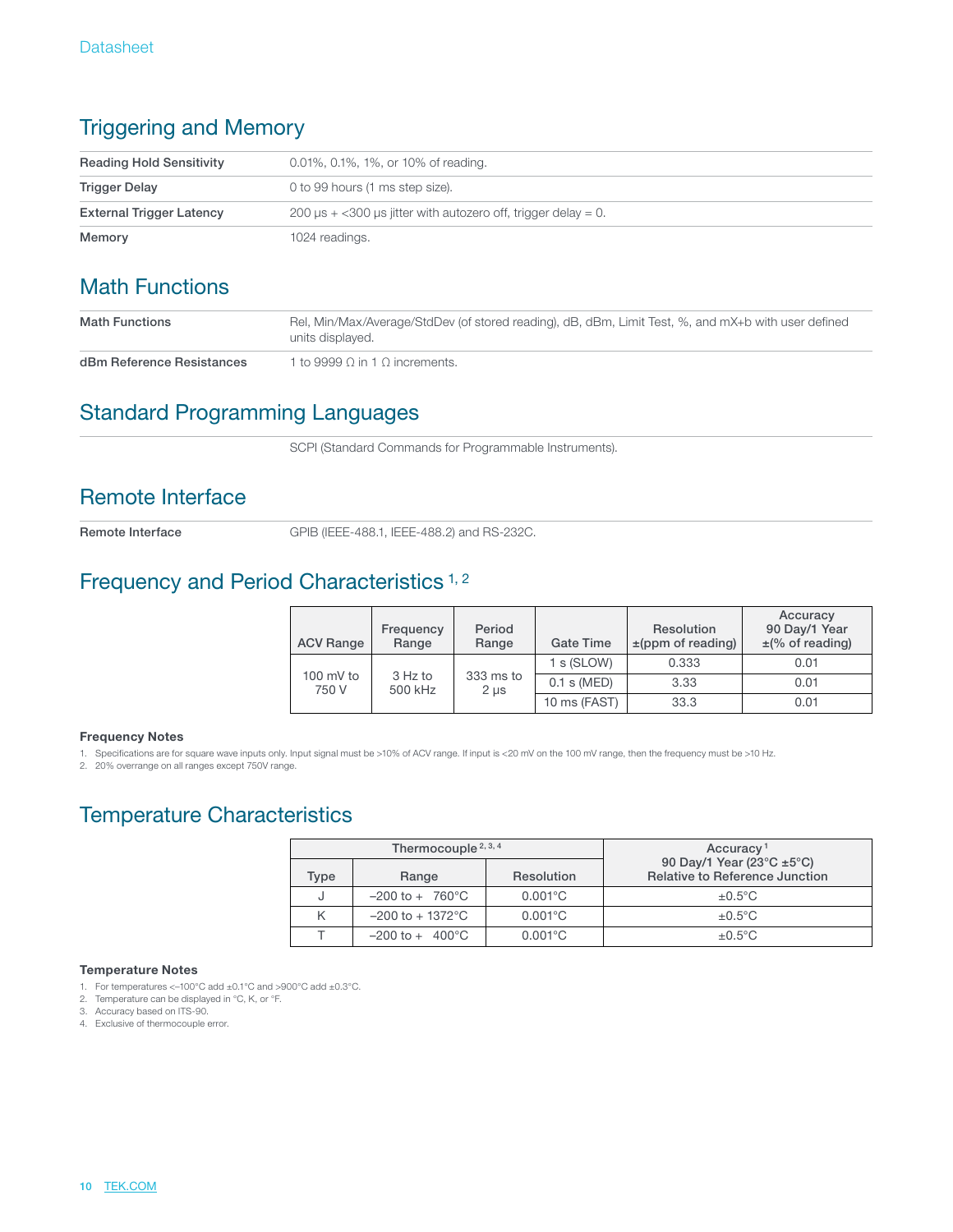### 2015 6½-Digit THD Multimeter 2015-P 6½-Digit Audio Analyzing Multimeter

### **General**

| <b>Power Supply</b>                        | 100 V / 120 V / 220 V / 240 V.                                                                                                    |
|--------------------------------------------|-----------------------------------------------------------------------------------------------------------------------------------|
| Line Frequency                             | 50 Hz to 60 Hz and 400 Hz, automatically sensed at power-up.                                                                      |
| <b>Power Consumption</b>                   | 40 VA.                                                                                                                            |
| <b>Volt Hertz Product</b>                  | $\leq$ 8 × 10 <sup>7</sup> V·Hz.                                                                                                  |
| Safety                                     | Conforms to European Union Low Voltage Directive.                                                                                 |
| <b>EMC</b>                                 | Conforms to European Union EMC Directive.                                                                                         |
| Vibration                                  | MIL-PRF-28800F Class 3 Random.                                                                                                    |
| Warmup                                     | 1 hour to rated accuracy.                                                                                                         |
| <b>Operating Environment</b>               | Specified for $0^{\circ}$ C to $50^{\circ}$ C. Specified to 80% R.H. at 35 $^{\circ}$ C and at an altitude of up to 2,000 meters. |
| <b>Storage Environment</b>                 | $-40^{\circ}$ C to 70 $^{\circ}$ C.                                                                                               |
| Dimensions:                                |                                                                                                                                   |
| <b>Rack Mounting</b>                       | 89 mm high $\times$ 213 mm wide $\times$ 370 mm deep (3.5 in $\times$ 8.38 in $\times$ 14.56 in).                                 |
| Bench Configuration (with handle and feet) |                                                                                                                                   |
|                                            | 104 mm high $\times$ 238 mm wide $\times$ 370 mm deep (4.13 in $\times$ 9.38 in $\times$ 14.56 in).                               |
| Net Weight                                 | 4.2 kg (8.8 lbs).                                                                                                                 |
| <b>Shipping Weight</b>                     | 5 kg (11 lbs).                                                                                                                    |
| Warranty                                   | 1 year.                                                                                                                           |

# Ordering Information

| 2015   | Total Harmonic Distortion 61/2-Digit Multimeter |
|--------|-------------------------------------------------|
| 2015-P | Audio Analyzing DMM                             |

# Supplied Accessories

| 1751 | Safety Test Leads          |
|------|----------------------------|
|      | Quick Start Guide          |
|      | Certificate of Calibration |

# Available Accessories

| <b>Cables/Adapters</b> |                                                 |
|------------------------|-------------------------------------------------|
| 7007-1                 | Shielded IEEE-488 Cable, 1 m (3.3 ft)           |
| 7007-2                 | Shielded IEEE-488 Cable, 2 m (6.6 ft)           |
| 8501-1, 8501-2         | Trigger-Link Cables, 1 m (3.3 ft), 2 m (6.6 ft) |
| 8502                   | Trigger Link Adapter Box                        |
| 8503                   | Trigger Link Cable to 2 male BNCs, 1 m (3.3 ft) |
| 7009-5                 | RS-232 Cable                                    |

| <b>Rack Mount Kits</b> |                             |
|------------------------|-----------------------------|
| 4288-1                 | Single Fixed Rack Mount Kit |
| 4288-2                 | Dual Fixed Rack Mount Kit   |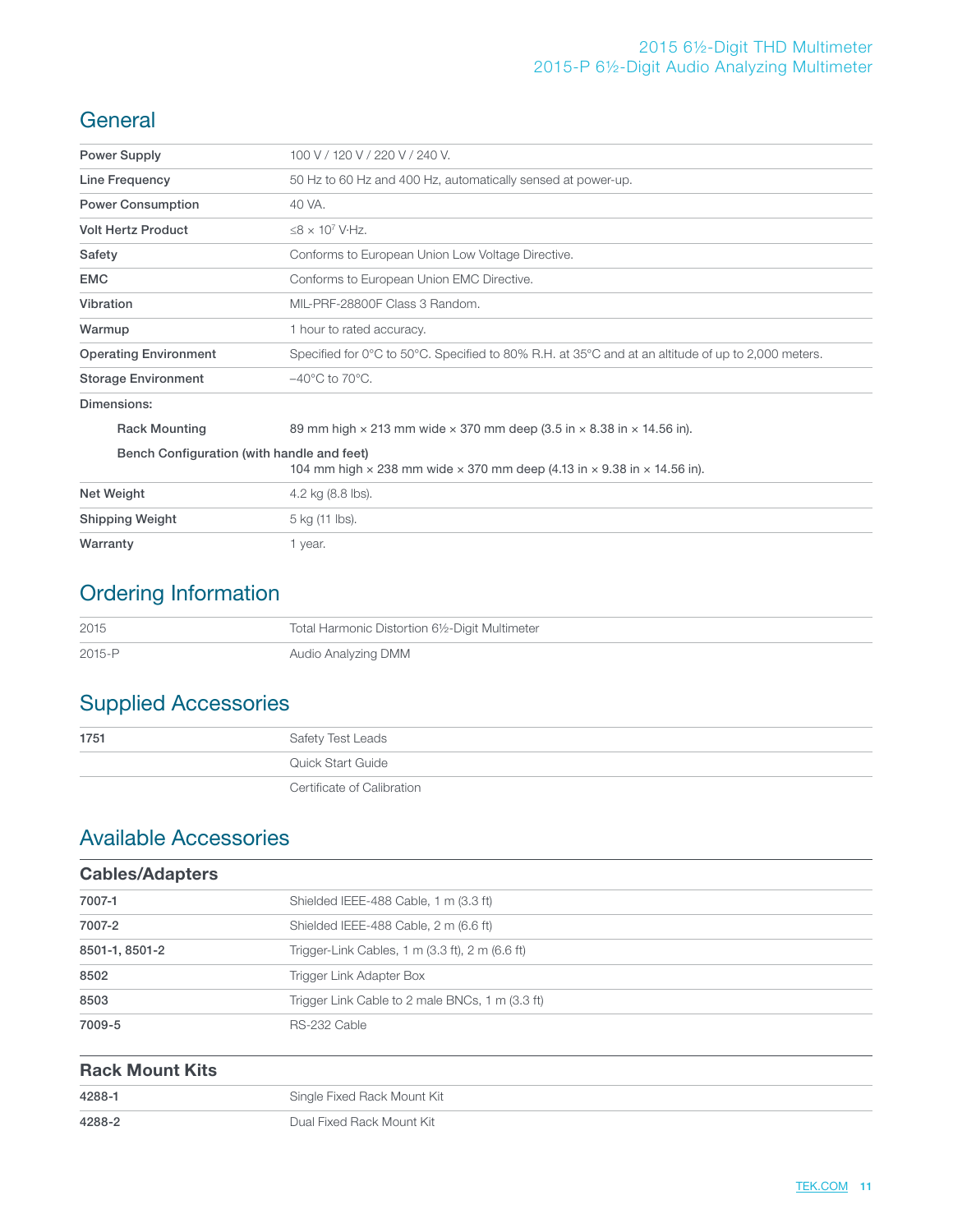| <b>GPIB Interfaces</b> |                                               |
|------------------------|-----------------------------------------------|
| KPCI-488LPA            | IEEE-488 Interface/Controller for the PCI Bus |
| KUSB-488B              | IEEE-488 USB-to-GPIB Interface Adapter        |

### Power Cord Options

| <b>AO</b>      | North America Power Plug (120 V, 60 Hz)  |
|----------------|------------------------------------------|
| A1             | Universal Euro Power Plug (220 V, 50 Hz) |
| A2             | United Kingdom Power Plug {240 V, 50 Hz) |
| A3             | Australia Power Plug (240 V, 50 Hz)      |
| A4             | Chile, Italy (220 V, 50 Hz)              |
| A <sub>5</sub> | Switzerland Power Plug (220 V, 50 Hz)    |
| A <sub>6</sub> | Japan Power Plug (100 V, 50/60 Hz)       |
| A7             | Denmark Power Plug                       |
| A <sub>8</sub> | <b>Israel Power Plug</b>                 |
| A <sub>9</sub> | Argentina Power Plug                     |
| A10            | China Power Plug (50 Hz)                 |
| A11            | India Power Plug (50 Hz)                 |
| A12            | Brazil Power Plug (60 Hz)                |
| A99            | No power cord                            |

# **Documentation**

Instruction Manuals (available at www.tek.com/tektronix-and-keithley-digital-multimeter/keithley-2015 series-thd-and-audio-analysis-multimeter )

2015/2015-P THD Multimeter User's Manual

2015, 2015-P THD Multimeters Quick Reference Guide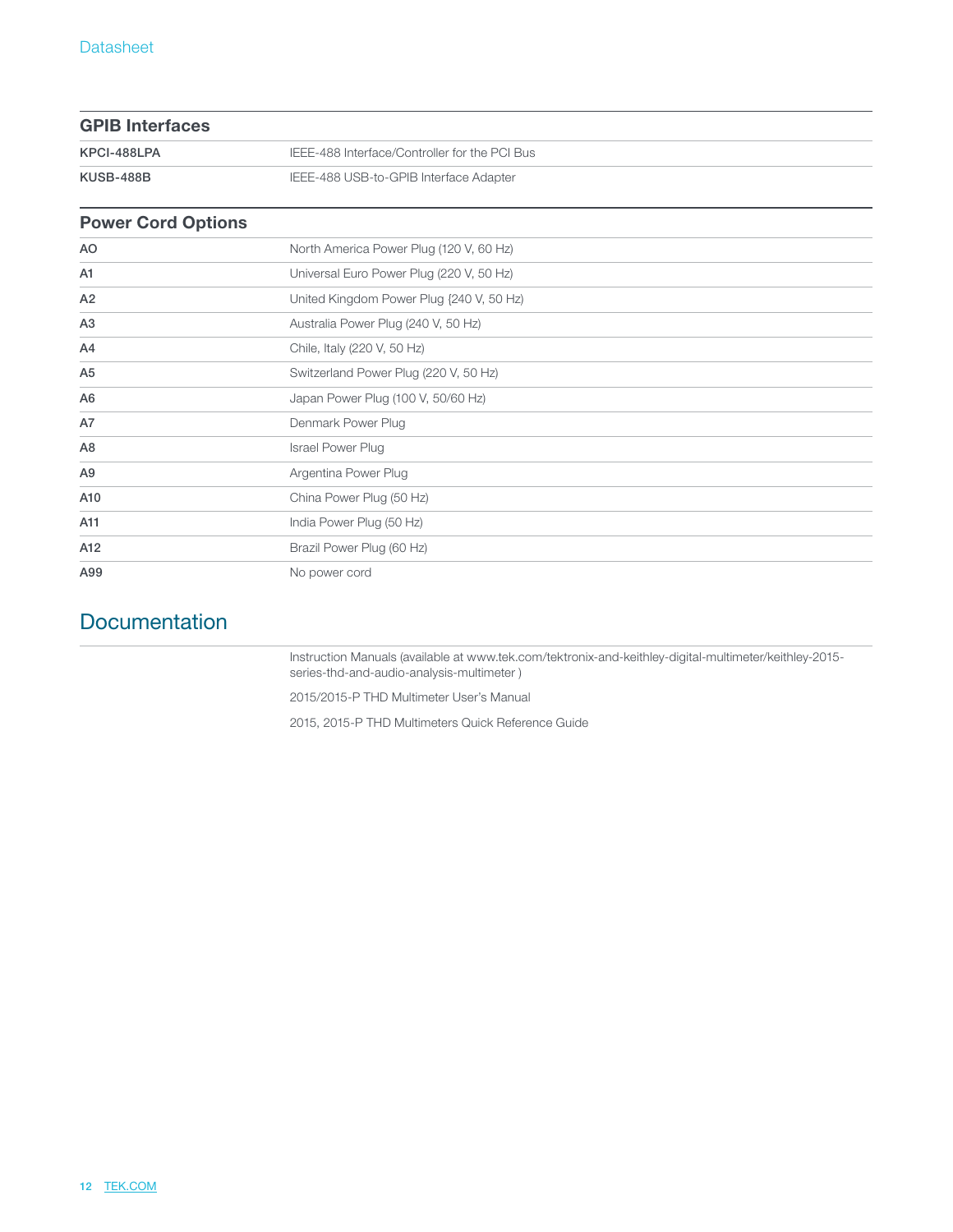# Available Services

| <b>Extended Warranties</b> |                                       |
|----------------------------|---------------------------------------|
| 2015-EW                    | 1-Year KEITHLEYCARE Extended Warranty |
| 2015-3Y-EW                 | 3-Year KEITHLEYCARE Extended Warranty |
| 2015-5YR-EW                | 5-Year KEITHLEYCARE Extended Warranty |
| 2015-P-EW                  | 1-Year KEITHLEYCARE Extended Warranty |
| 2015-P-3Y-EW               | 3-Year KEITHLEYCARE Extended Warranty |
| 2015-P-5YR-EW              | 5-Year KEITHLEYCARE Extended Warranty |

### Calibration Contracts

| C/2015-3Y-STD   | KEITHLEYCARE 3-Year Standard Calibration Plan  |
|-----------------|------------------------------------------------|
| C/2015-3Y-DATA  | KEITHLEYCARE 3-Year Calibration with Data Plan |
| C/2015-3Y-17025 | KEITHLEYCARE 3-Year ISO 17025 Calibration Plan |
| C/2015-5Y-STD   | KEITHLEYCARE 5-Year Standard Calibration Plan  |
| C/2015-5Y-DATA  | KEITHLEYCARE 5-Year Calibration with Data Plan |
| C/2015-5Y-17025 | KEITHLEYCARE 5-Year ISO 17025 Calibration Plan |

#### Calibration Data

| <b>C/NEW DATA</b> | Calibration Data for New 2015 or 2015-P           |
|-------------------|---------------------------------------------------|
| C/NEW DATA ISO    | ISO-17025 Calibration Data for New 2015 or 2015-P |
| C/TRACE CHART     | Calibration Traceability Chart                    |